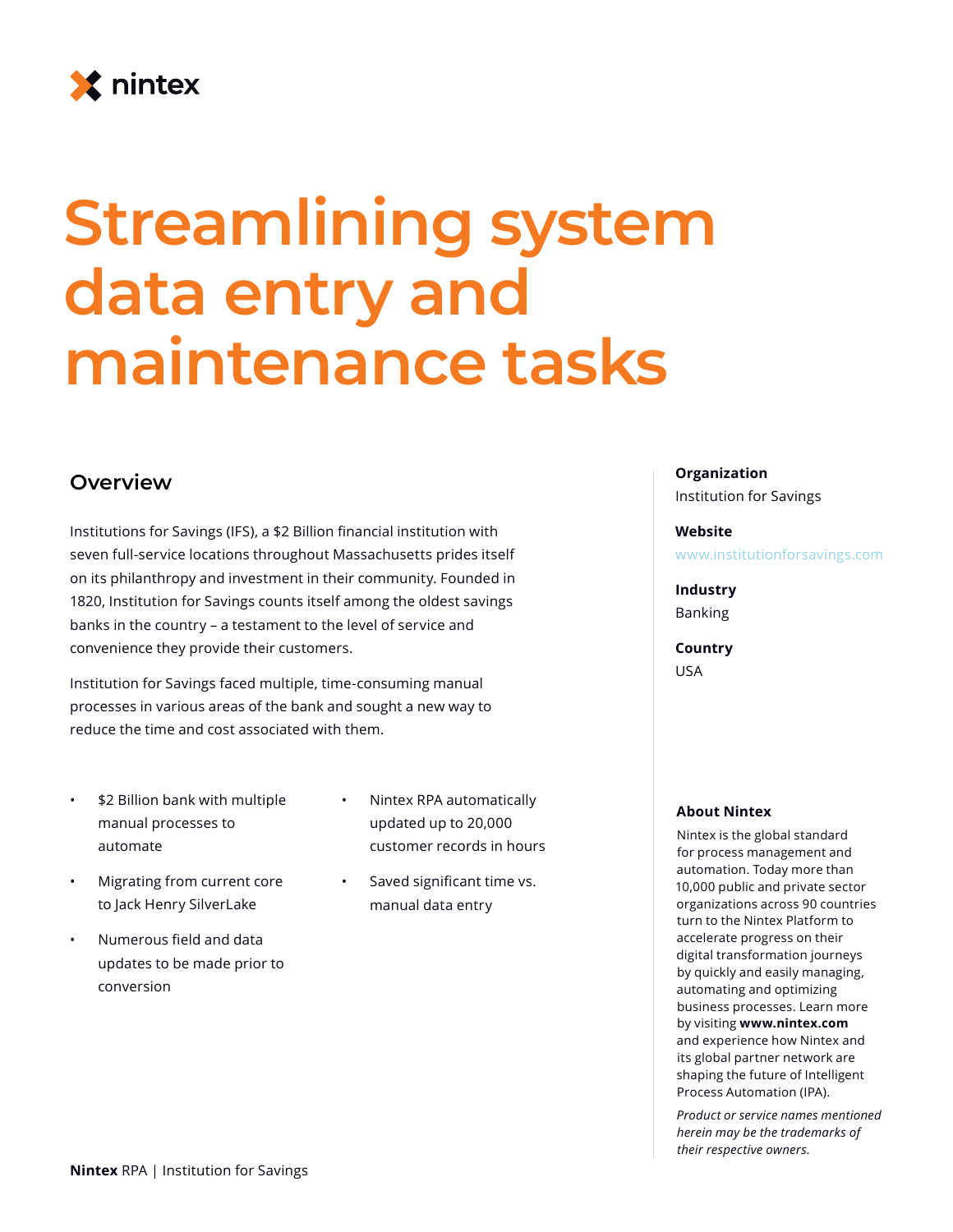## **The Challenge**

Institution for Savings representatives faced a mountain of manual data entry and maintenance following a conversion to a different core system. In subsequent years, withholding rate changes and field updates in their core system would present additional challenges.

In 2009, IFS migrated their existing core to a new core system. Though the conversion went well, inconsistencies and formatting errors in some of their customer data still remained and would need more time to correct.

Additionally, a pending implementation of a Bank Secrecy Act compliance solution created a conflict between that solution and the existing risk fields already present in their core. More manual work would be needed to remove the risk fields in up to 20,000 customer information files (CIFs).

Most recently, in 2014, the state of Massachusetts changed the withholding rate on some investment accounts, including IRAs. ISF representatives would need days to manually change the withholding rate on each of over 200 IRA accounts. The resulting delays and occasional keying error would mean less time spent with customers and more time with data.

In order to save time formatting data after their core conversion, and to maximize productivity in these and many other tasks going forward, the team at Institution for Savings turned to Nintex RPA, for an automated solution.